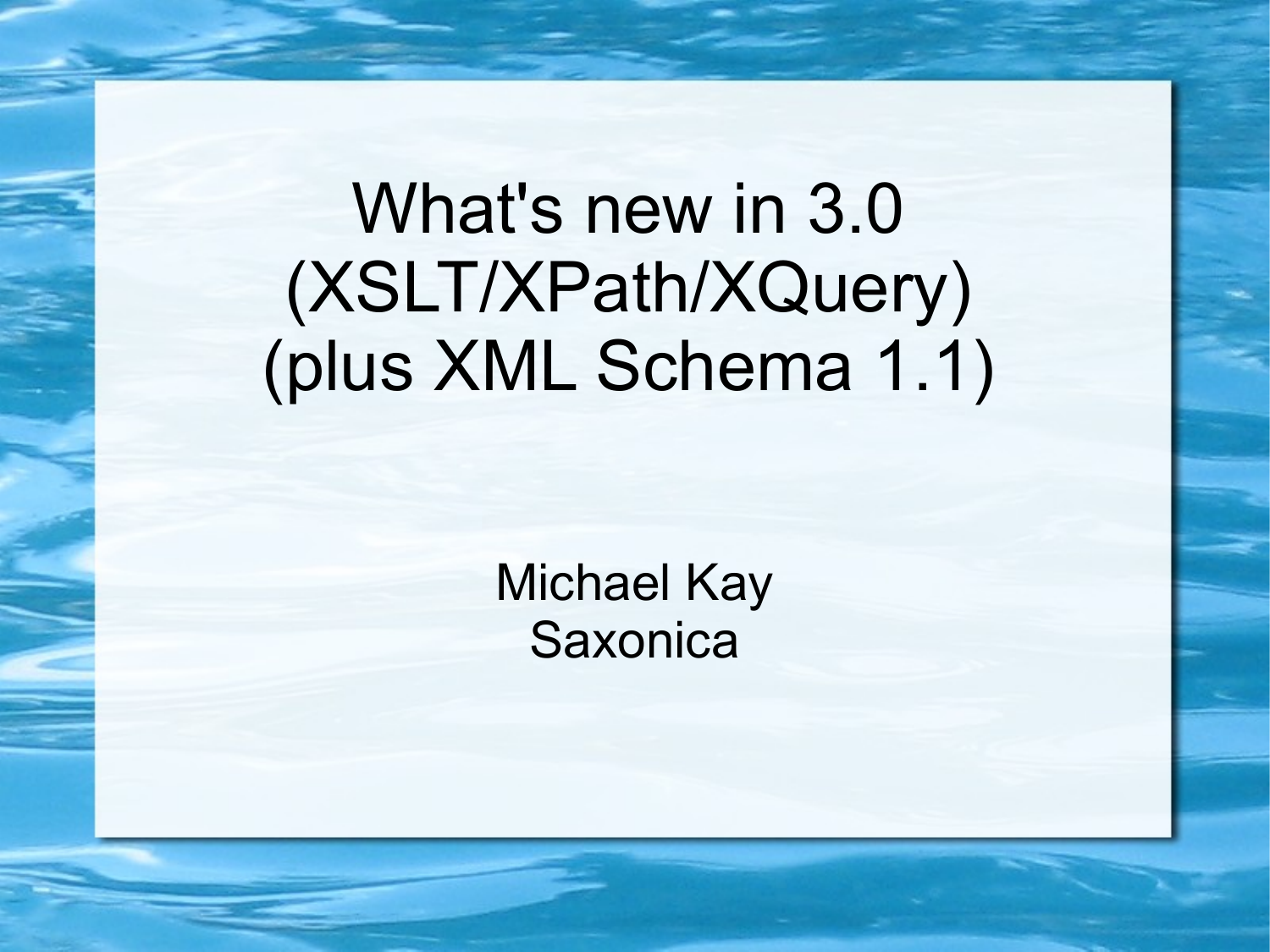# XSD 1.1

- Now a Proposed Recommendation
- Which means it's waiting for final approval by the W3C Advisory Committee and the **Director**
- Should be a clear run to the finish:
	- test suite exists
	- two implementations (Xerces, Saxon) pass all the tests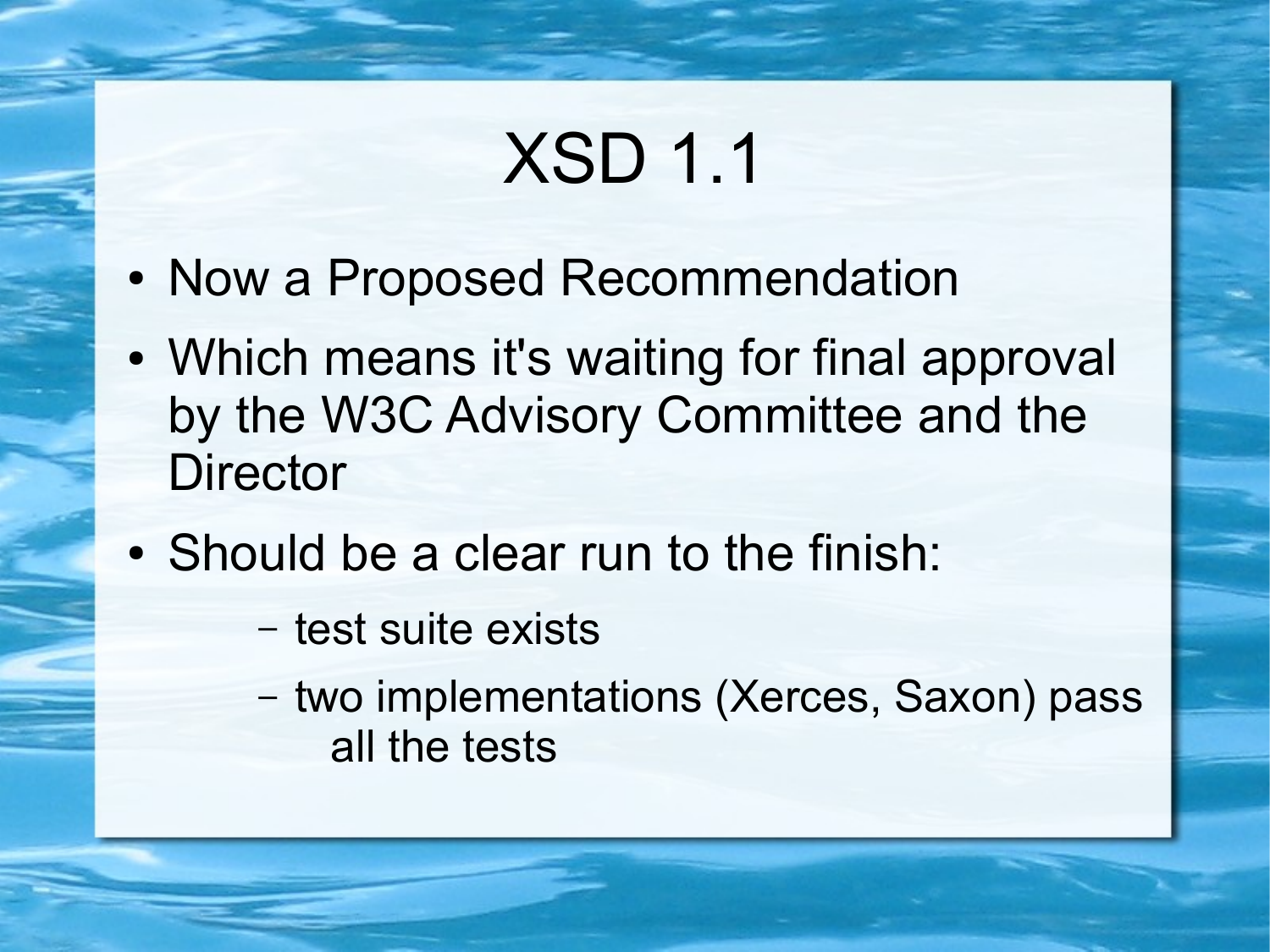#### What's in XSD 1.1?

- Assertions
- Conditional Type Assignment
- Elements in multiple substitution groups
- Open content models
- Generalization of xs:all
- xs:override
- Various restrictions removed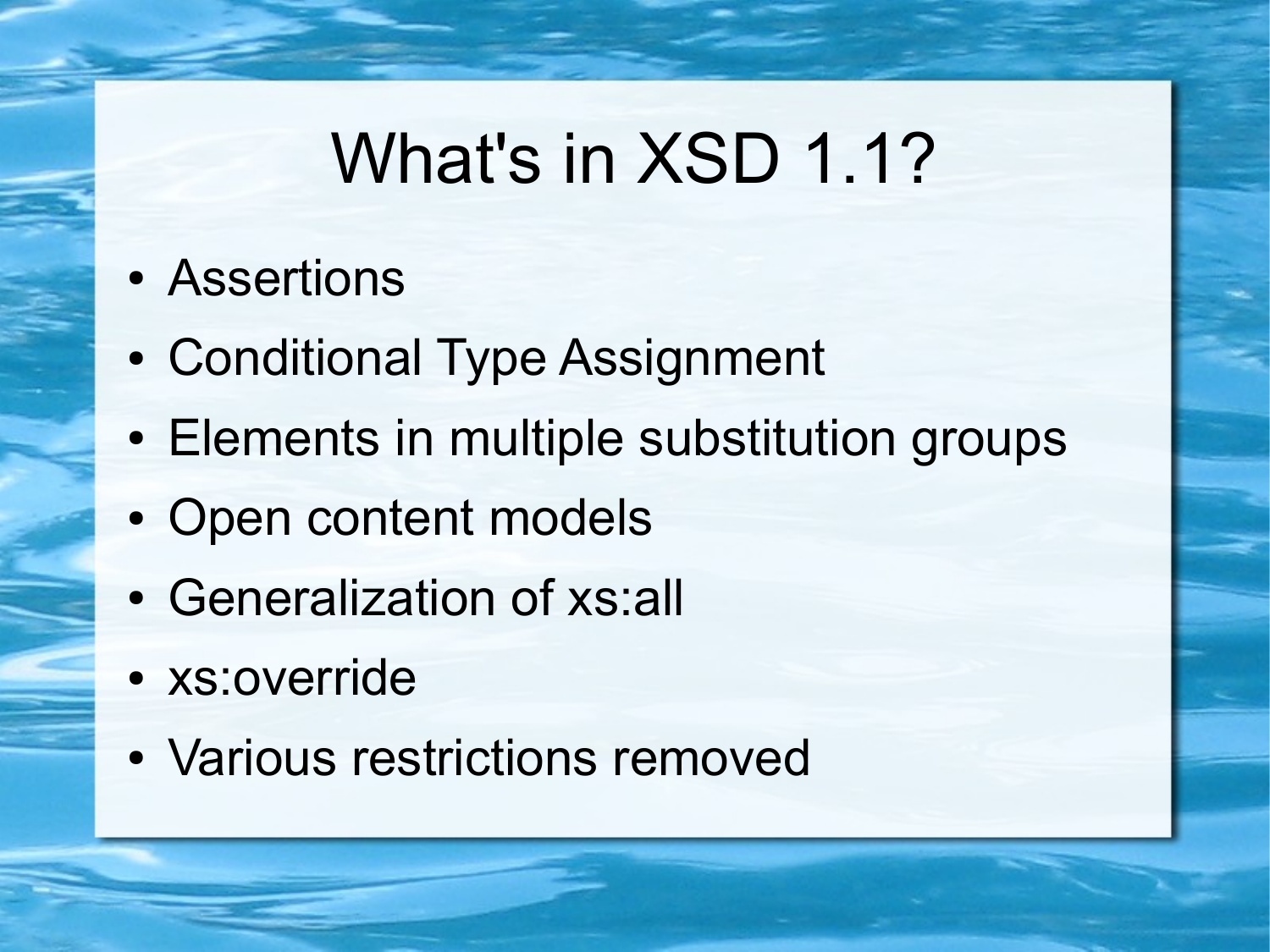#### What's not in XSD 1.1

- PrecisionDecimal data type
	- hotly fought issue
	- W3C rule is that changes require consensus, so if there is strong objection then the status quo holds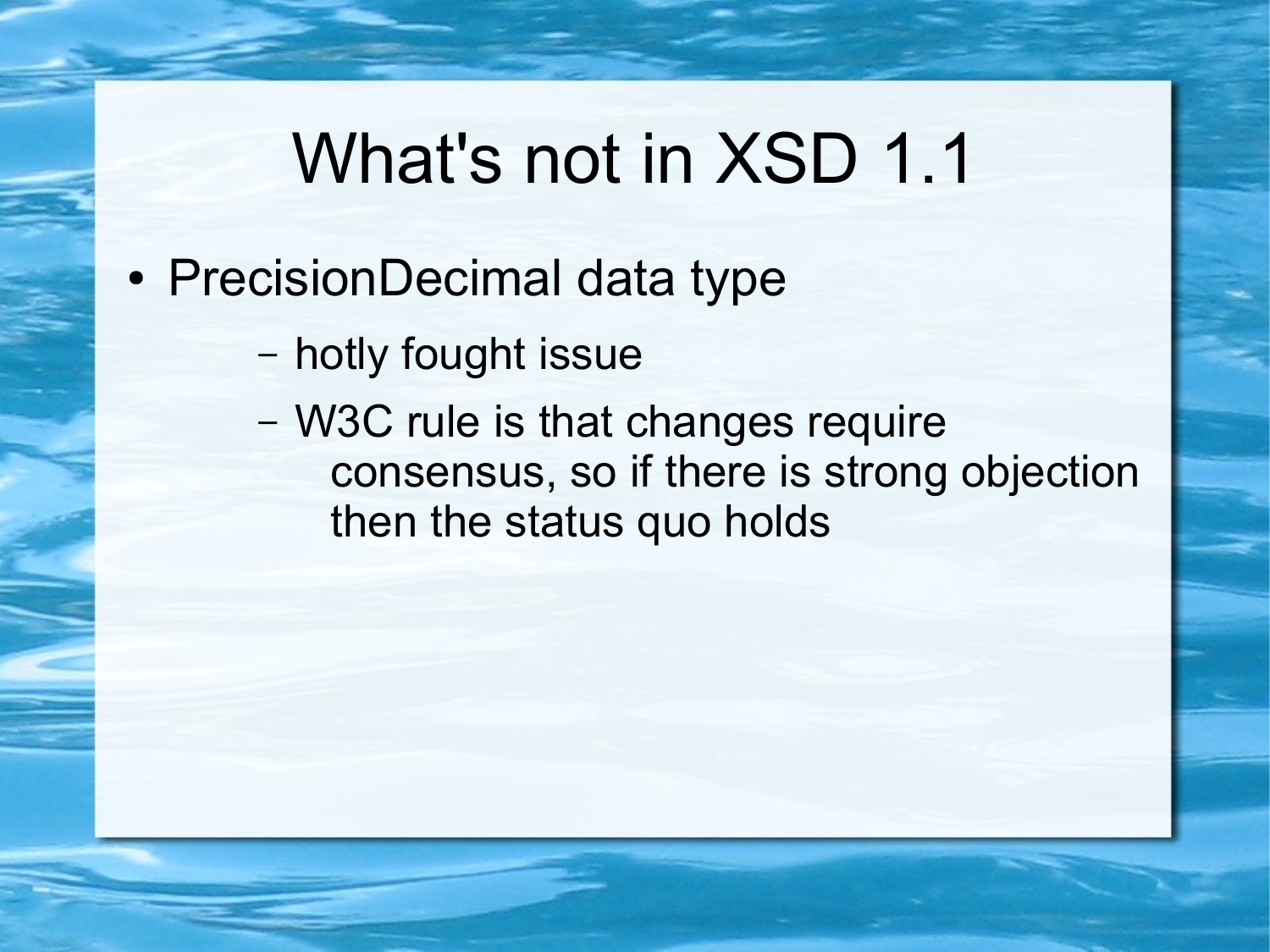### Most significant feature?

- In my view, assertions:
	- Change the game
	- Shamelessly borrowed from Schematron
	- Many constraints are better expressed using predicates than using a grammar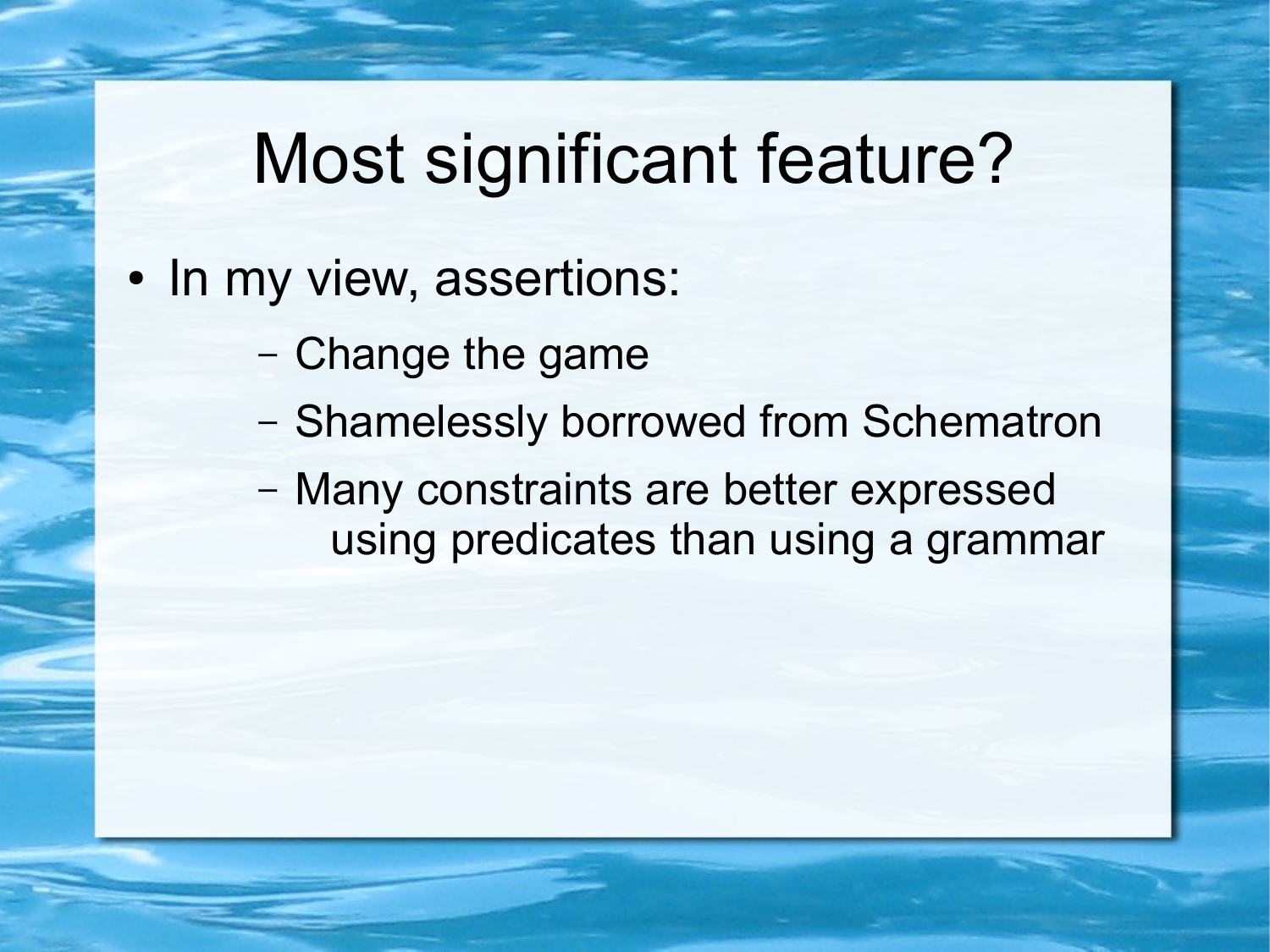### Impact?

- Two existing implementations
	- gives confidence
	- but they don't cover the whole space
- Another suspected implementation in the wings
- Take-up depends primarily on the verticals: FpML, XBRL, GIS, etc etc.

– expect it to be slow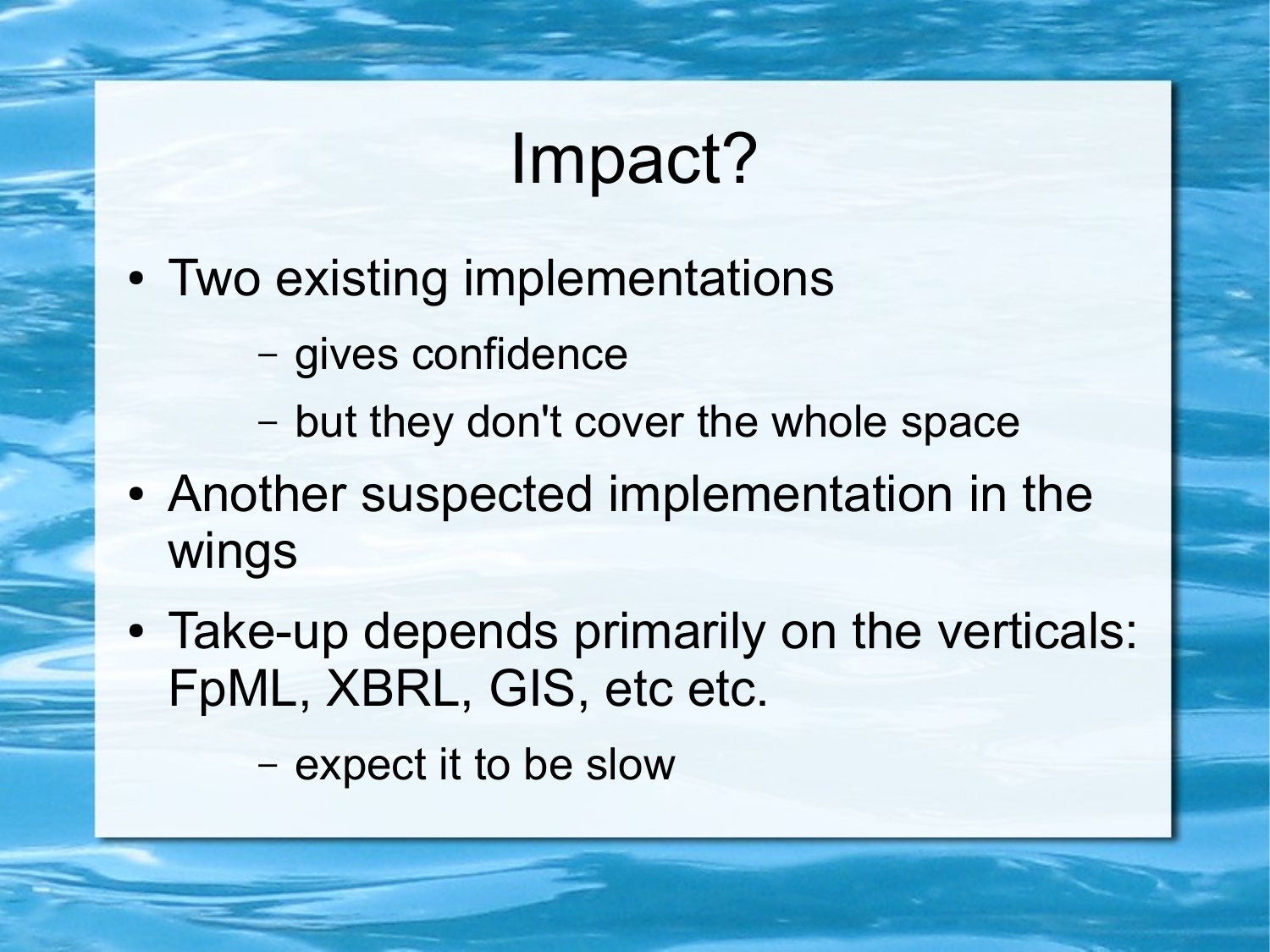#### XPath 3.0 Functions and Operators

#### (For both XQuery 3.0 and XSLT 3.0)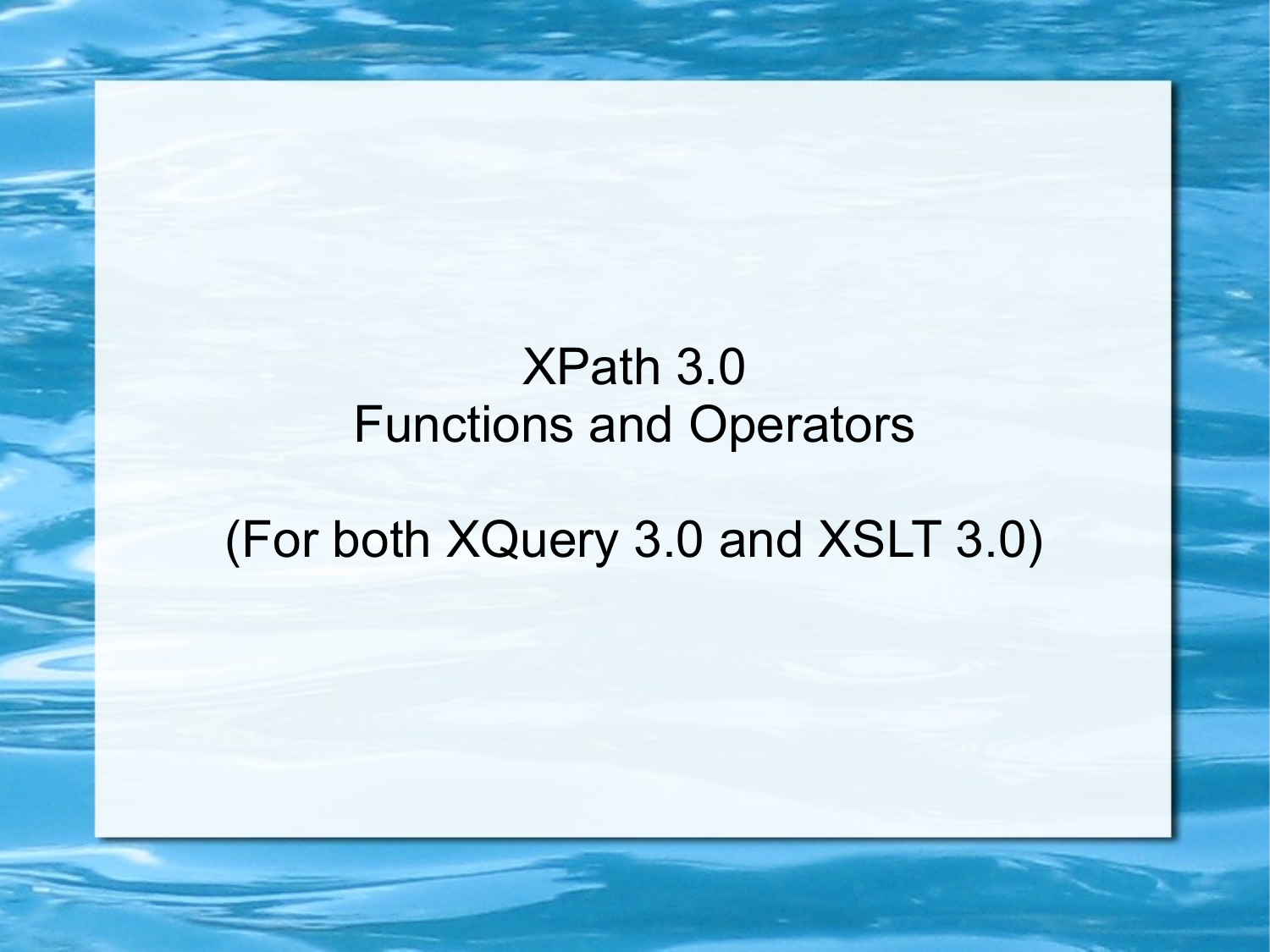#### Higher-order Functions

#### Functions are now first-class values (a new kind of item)

Finally, XSLT and XQuery are fully functional programming languages!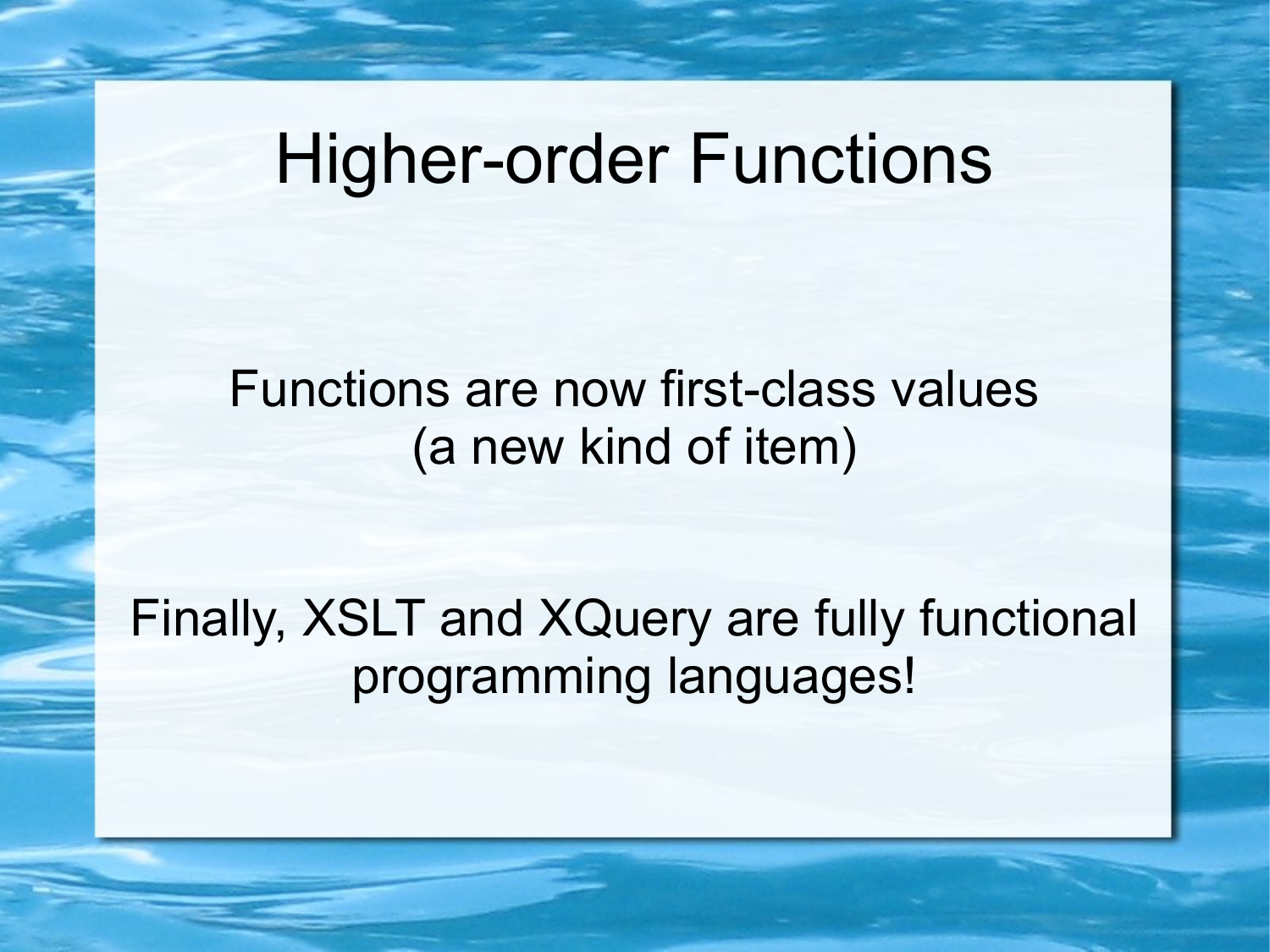#### Inline functions

#### let \$sq := function(\$i as xs:integer) as xs:integer { \$i \* \$i

}

Inline functions are expressions and can appear anywhere an expression is allowed.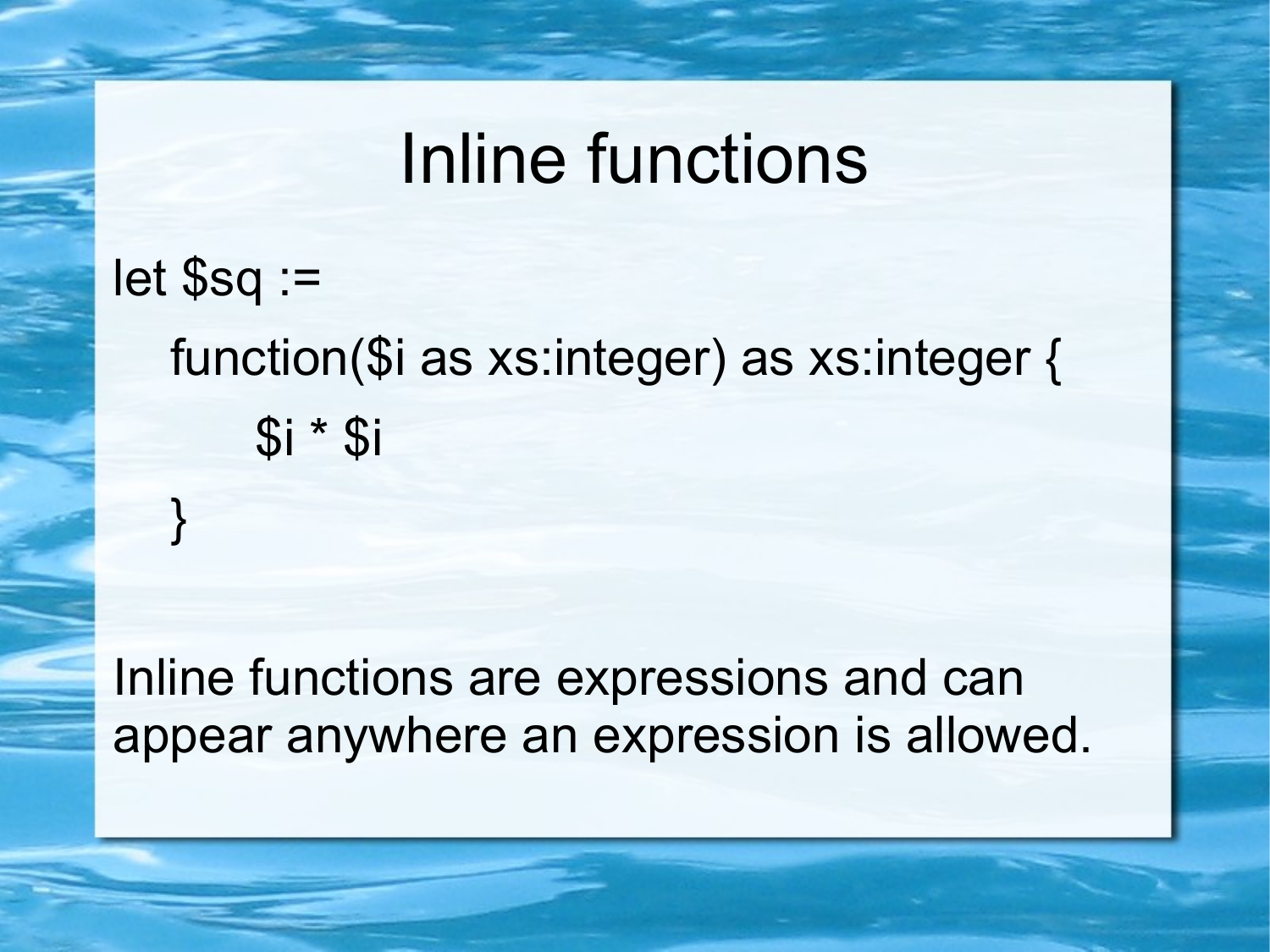## Other expressions that return function items

- Function literals:
	- fn:abs#1, fn:max#2, my:func#3
- Partial application (currying):
	- string-join(?, ', ')
	- contains(?, ?, 'http://collation/case-blind')
- Run-time discovery:
	- function-lookup(\$name, \$arity)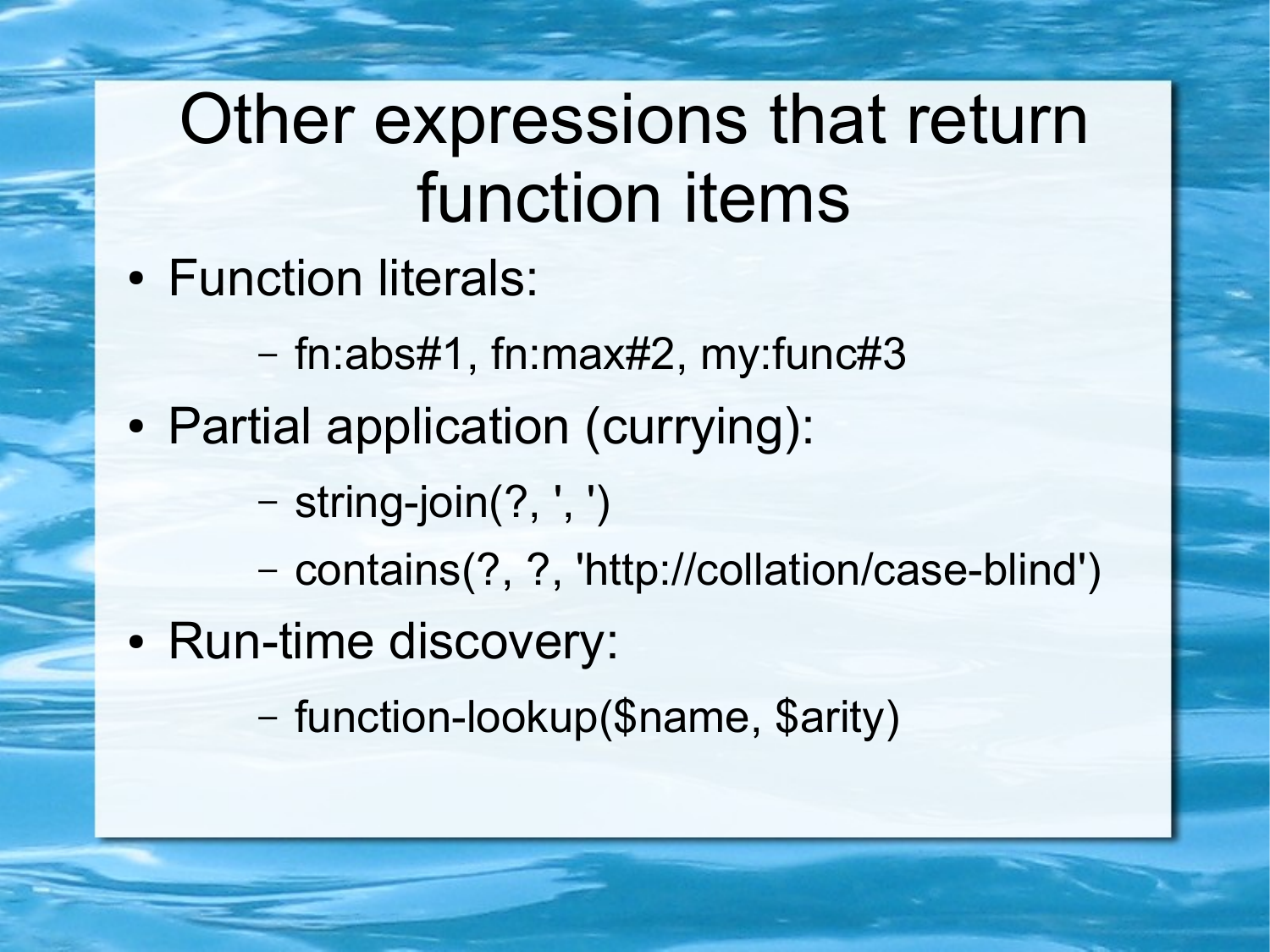# Functions that take functions as an argument

- fn:filter(\$function, \$sequence)
- fn:map(\$function, \$sequence)
- fn:map-pairs(\$function, \$seq1, \$seq2)
- fn:fold-left(\$function, \$initial, \$sequence)
- fn:fold-right(\$function, \$initial, \$sequence)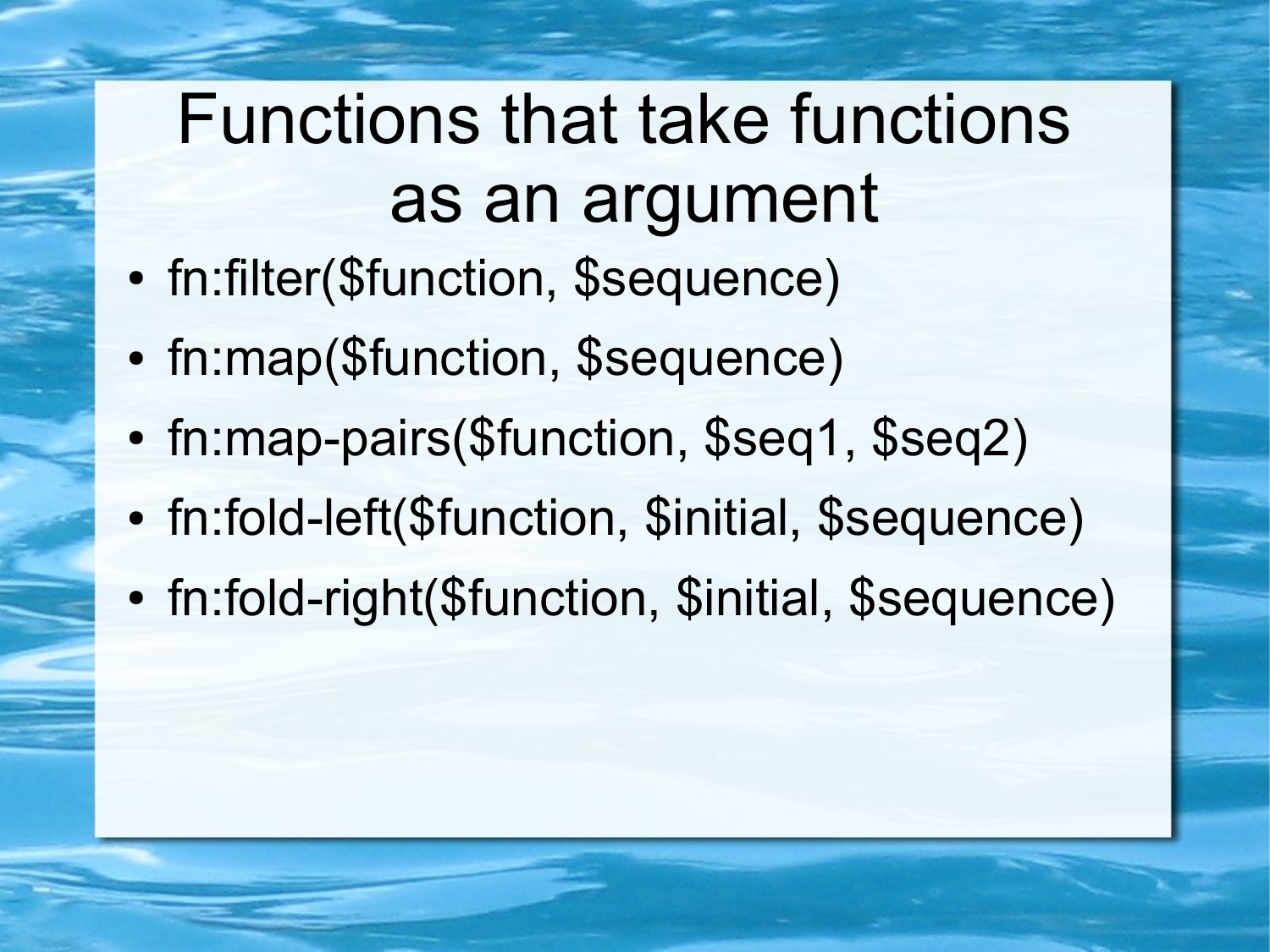# Properties of functions

- function-name(\$function)
- function-arity(\$function)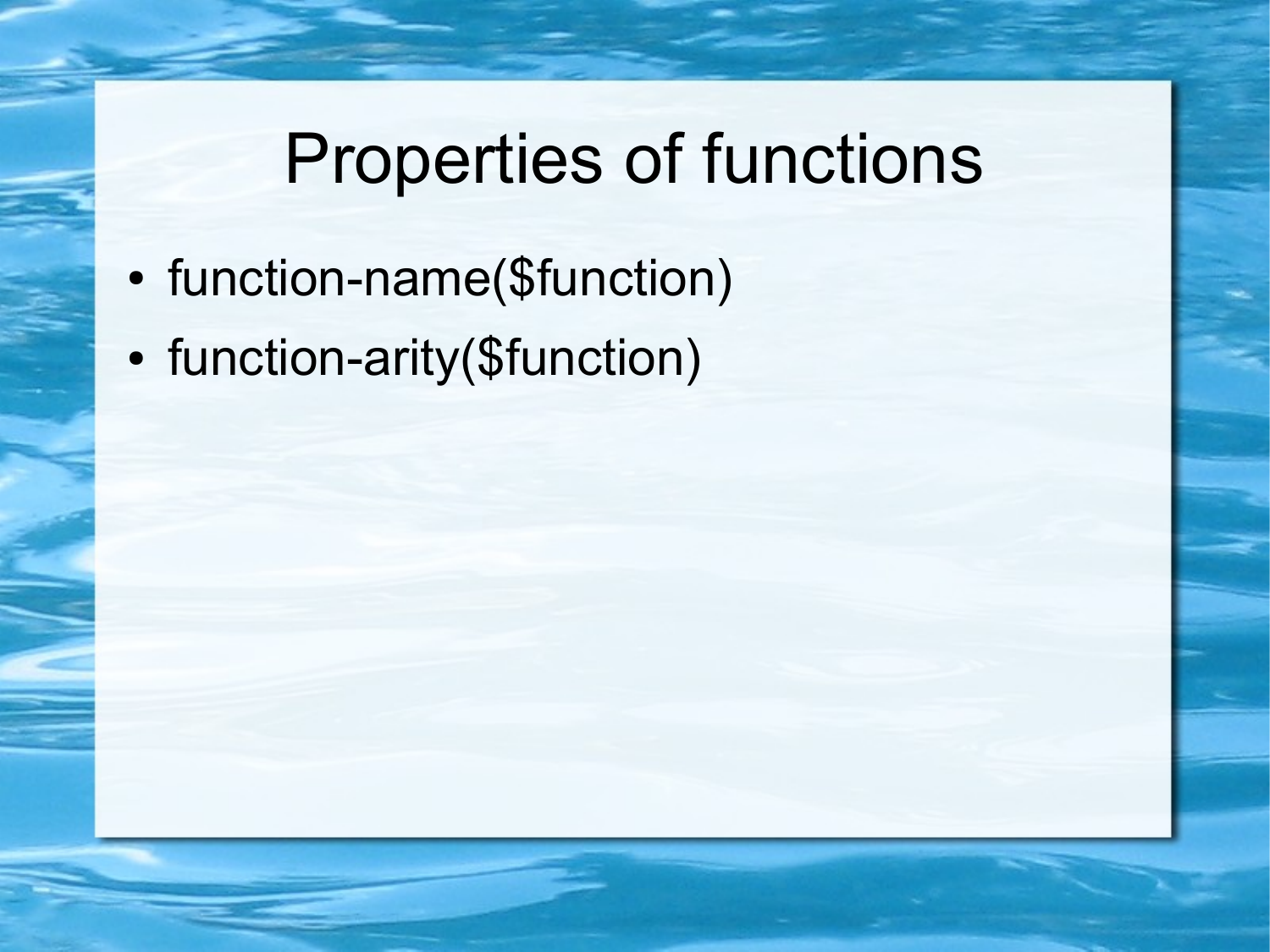## Use cases for higher-order functions

- Dynamic despatch mechanism
	- alternative to XSLT template rules
	- substitute for polymorphism
- Overcome limitations of XDM type system
- Reusable algorithms such as detection of cycles in a graph
- Reduce the need to write simple things using recursion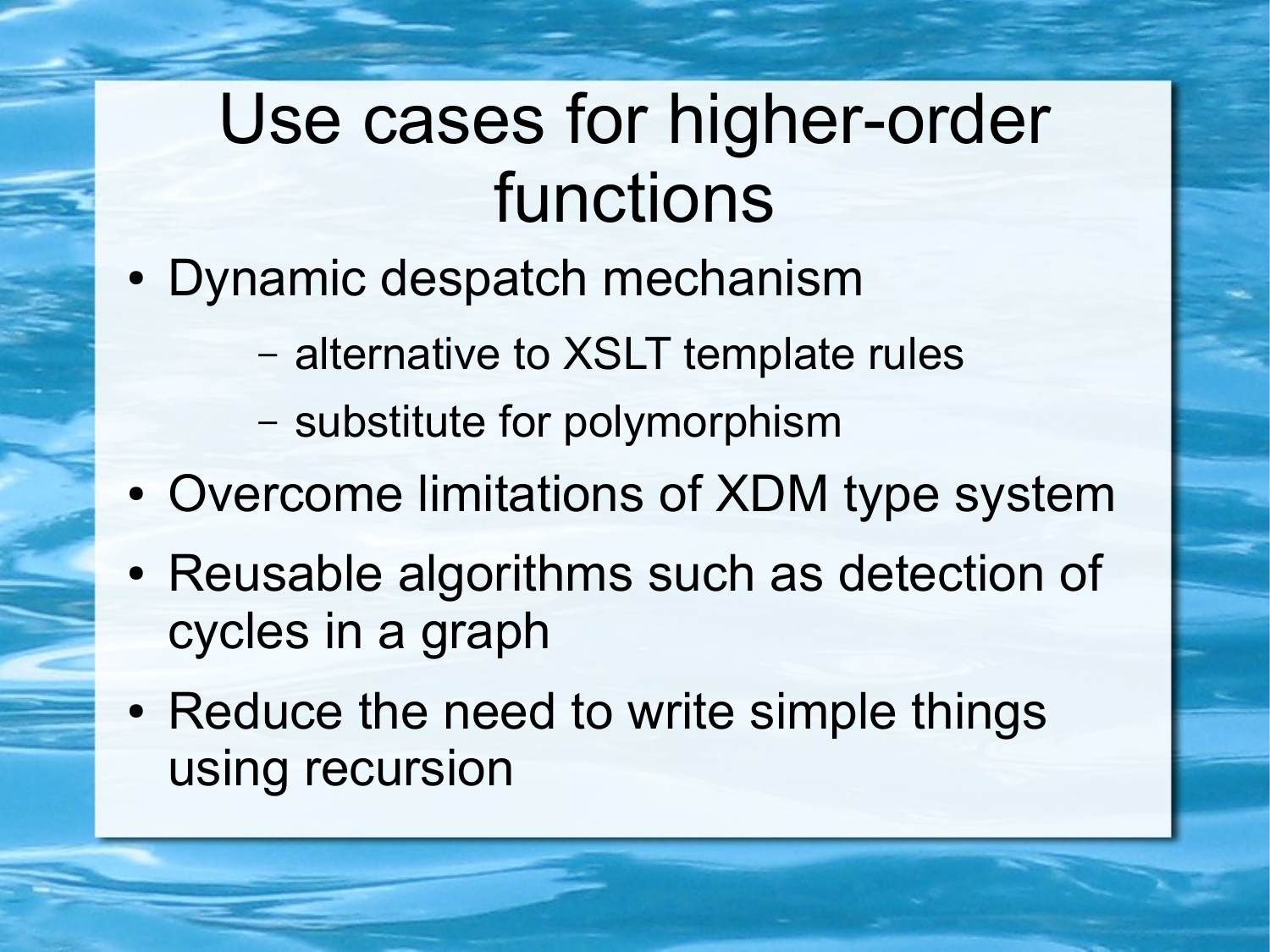#### Other new functions

- trig/math functions: sin(), cos(), sqrt() etc
- analyze-string()
- format-date(), format-number(), generateid(), unparsed-text() etc

– moved from XSLT to common library

- head(), tail(),  $path()$
- environment-variable(), uri-collection()
- parse(), serialize()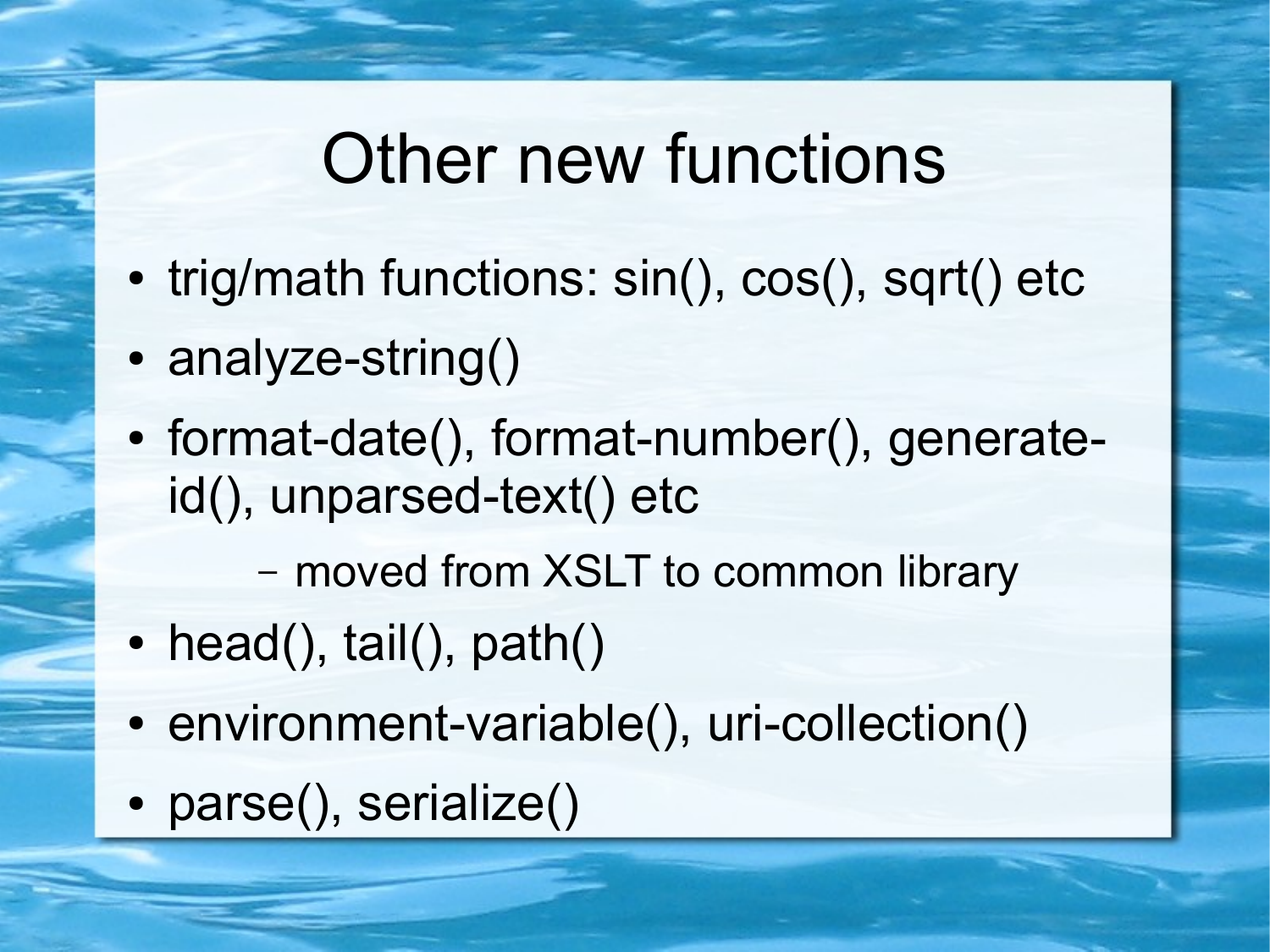# XSLT 3.0

- Streaming
- Packaging
- Other goodies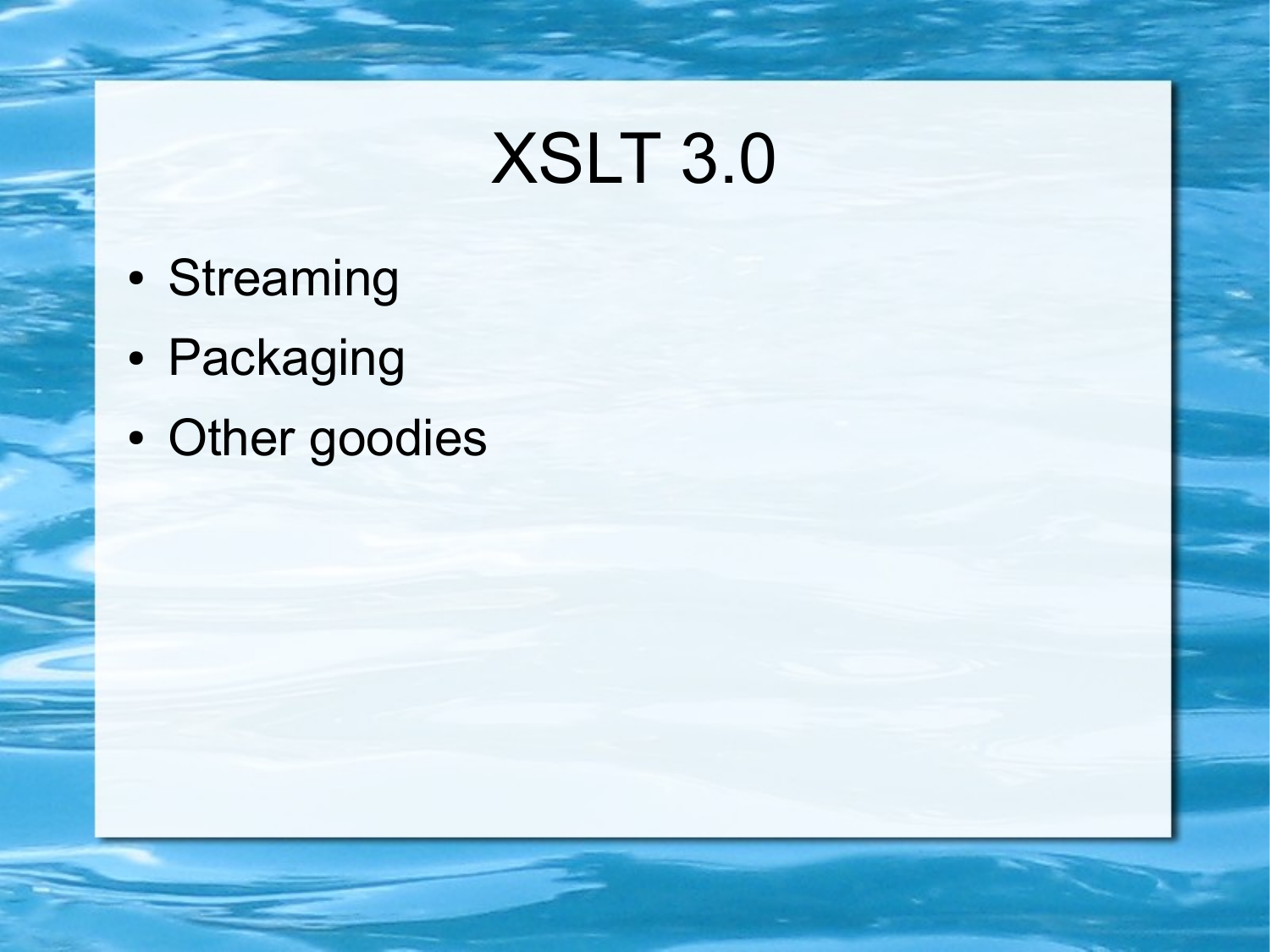# XSLT 3.0 "Goodies"

- xsl:try/catch (dynamic errors)
- xsl: evaluate (XPath expressions)
- xsl: iterate (a fold that looks like a for-each)
- extended pattern syntax
	- apply templates to atomic values
- xsl: merge (pre-sorted input files)
- declare type of initial context item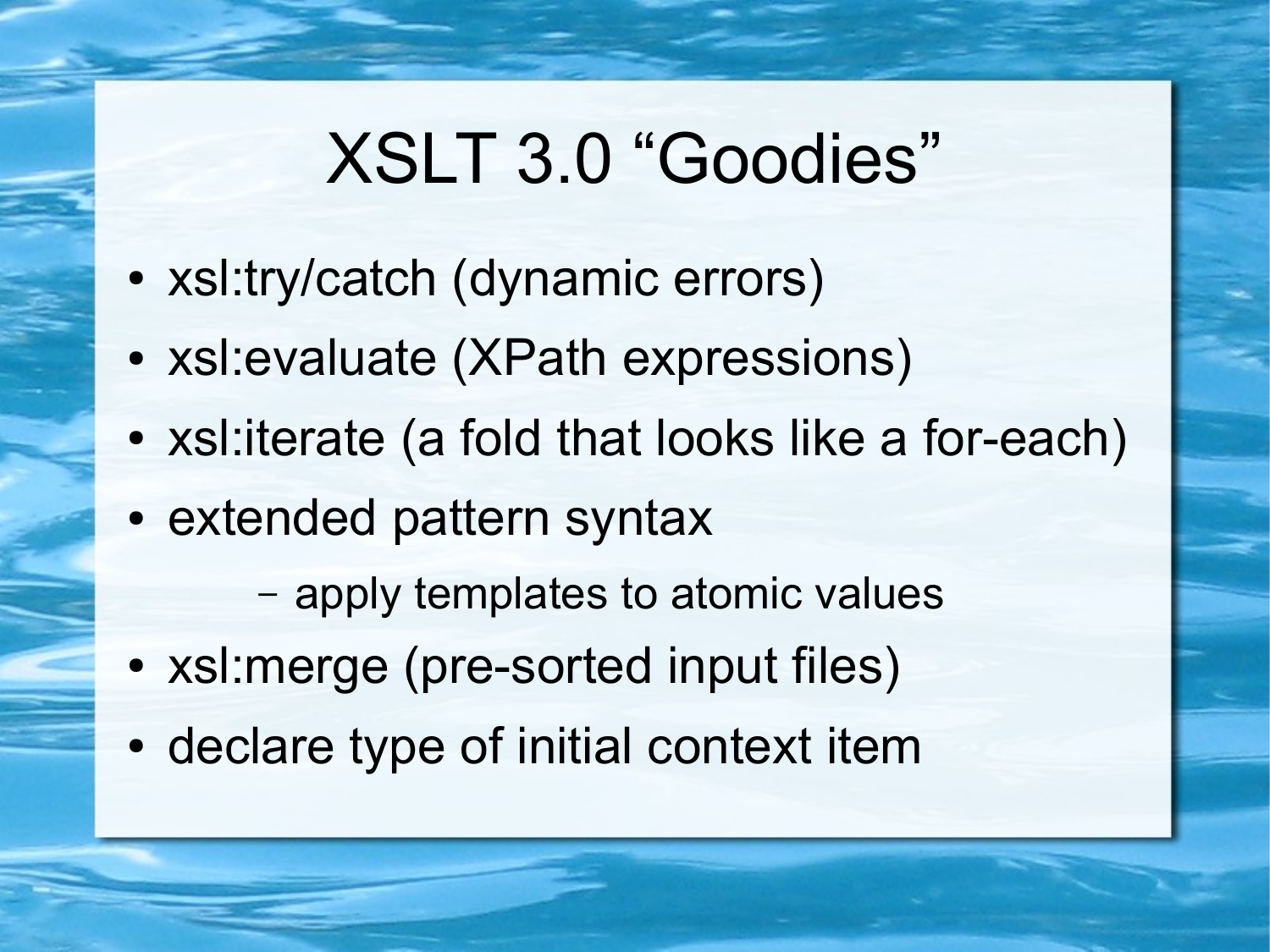# XSLT 3.0 Packaging

- Intended to allow separate compilation of modules
- Gives software engineering benefits for developing large stylesheets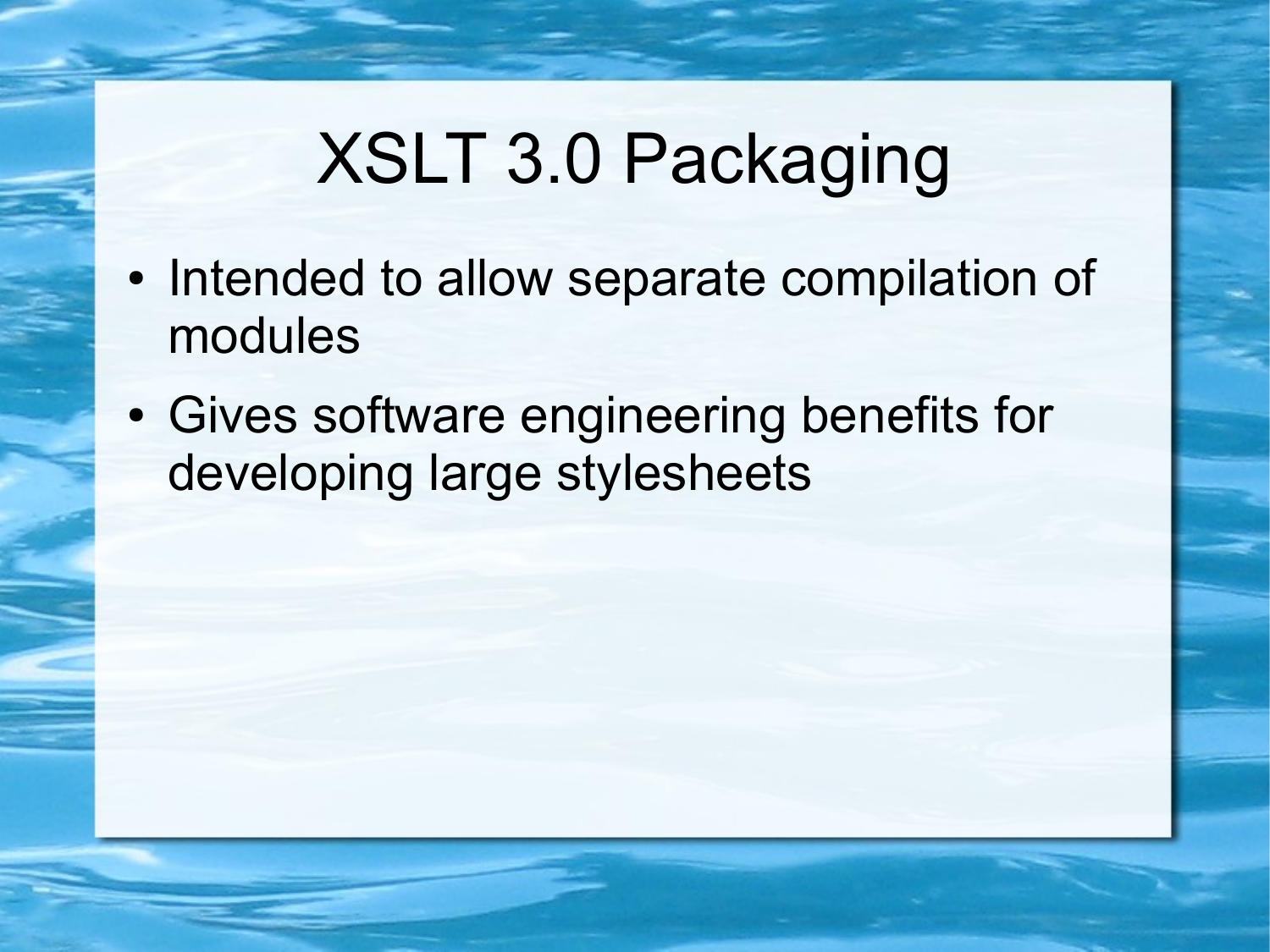## Packages

- "Package" is a self-contained collection of modules that must declare its dependencies on other modules
- Controlled visibility of declarations – public, private, abstract, final
- Controlled override rules:
	- an overriding function or template must have a matching signature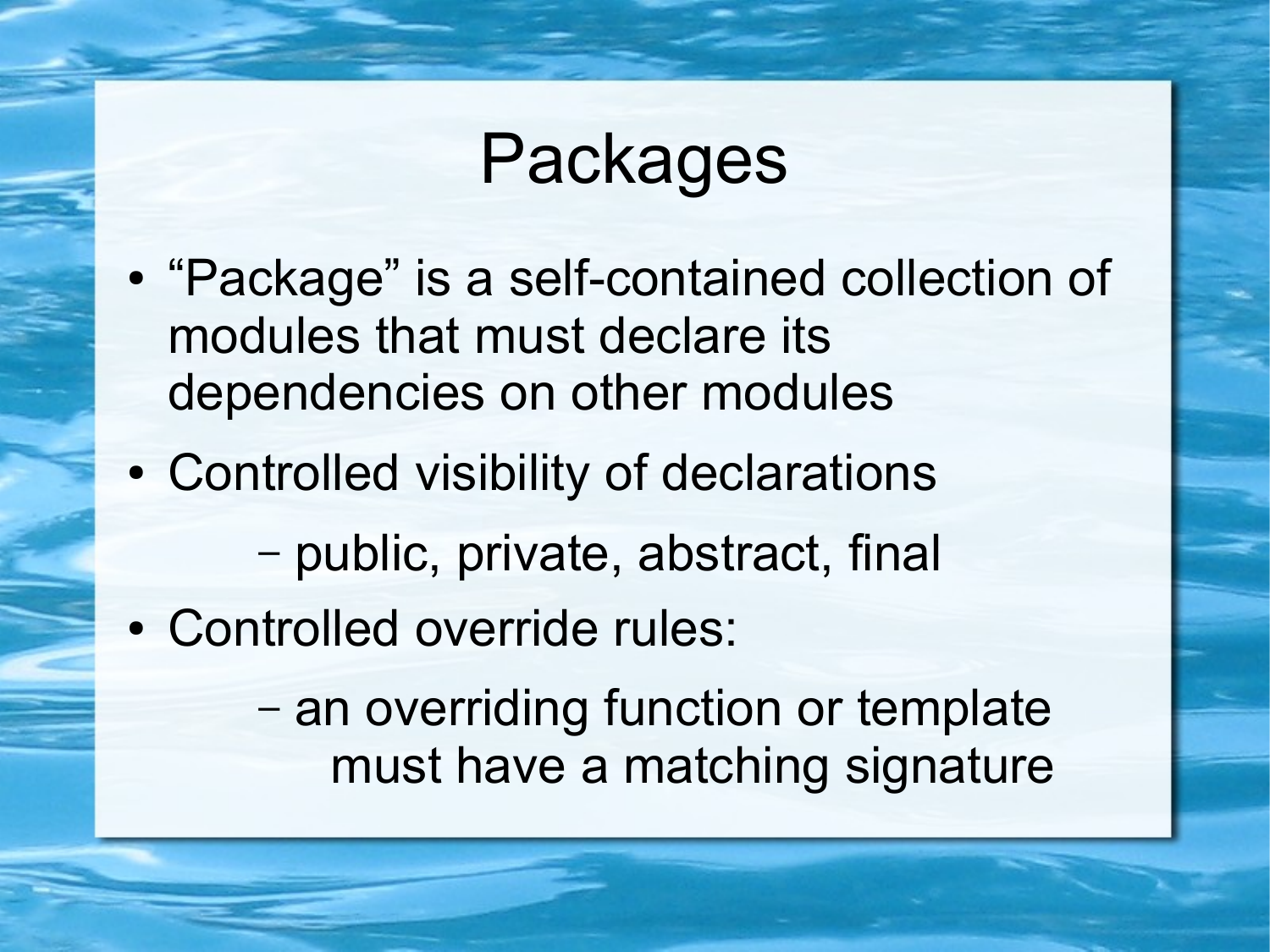## Streaming

- General approach:
	- implementations always allowed to do streaming
	- define a subset of the language that is guaranteed streamable (if the processor supports this option)
	- streamability is a property of a mode (set of template rules); some documents may be processed using a streaming mode, others in a non-streaming mode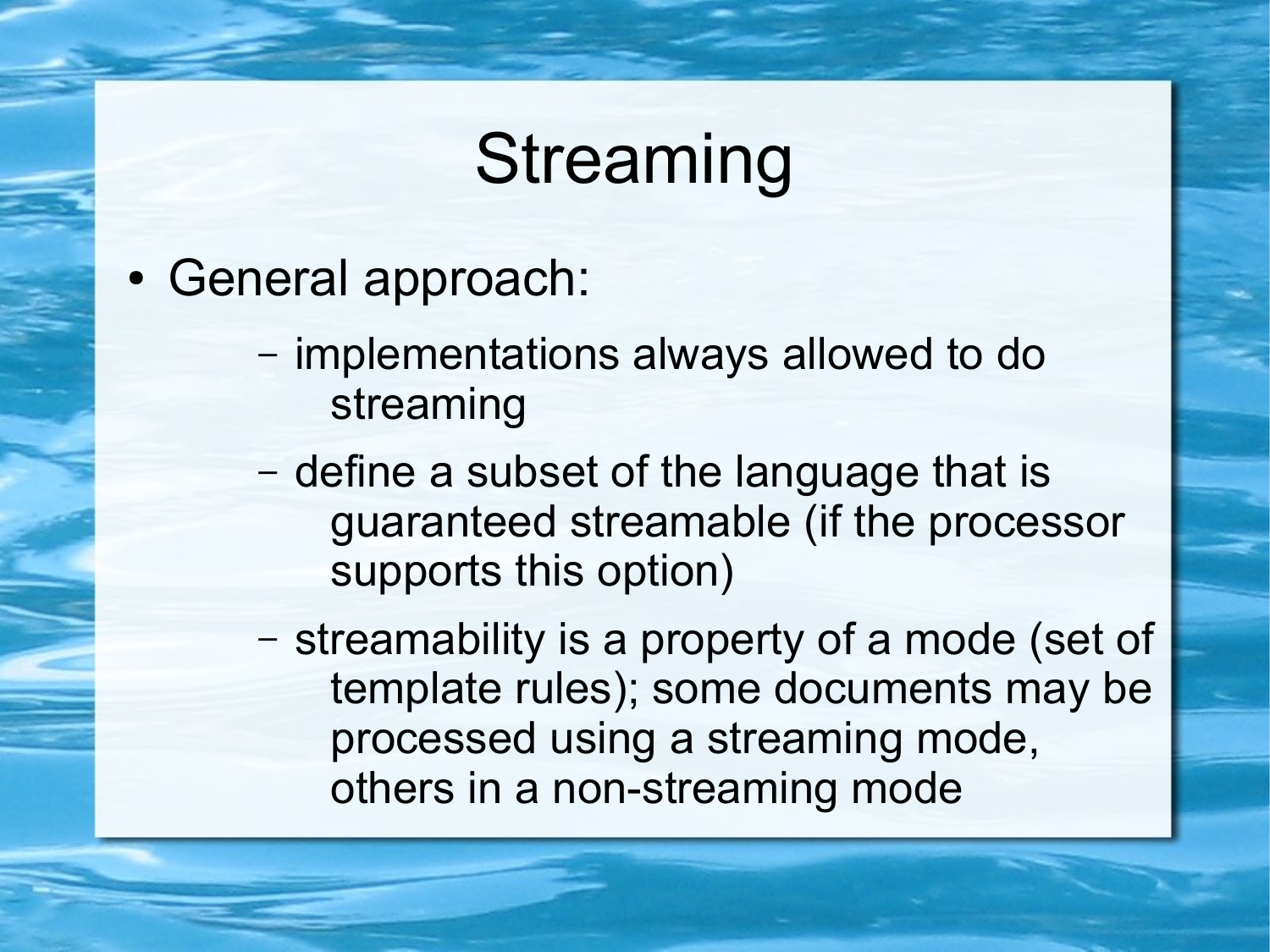#### Current streamable subset

- Every template rule is allowed one downward selection
- Path analysis (data flow analysis) ensures that this takes into account variables and function calls
- Processor is required to compute all navigation paths in the streamed document and test this against a set of rules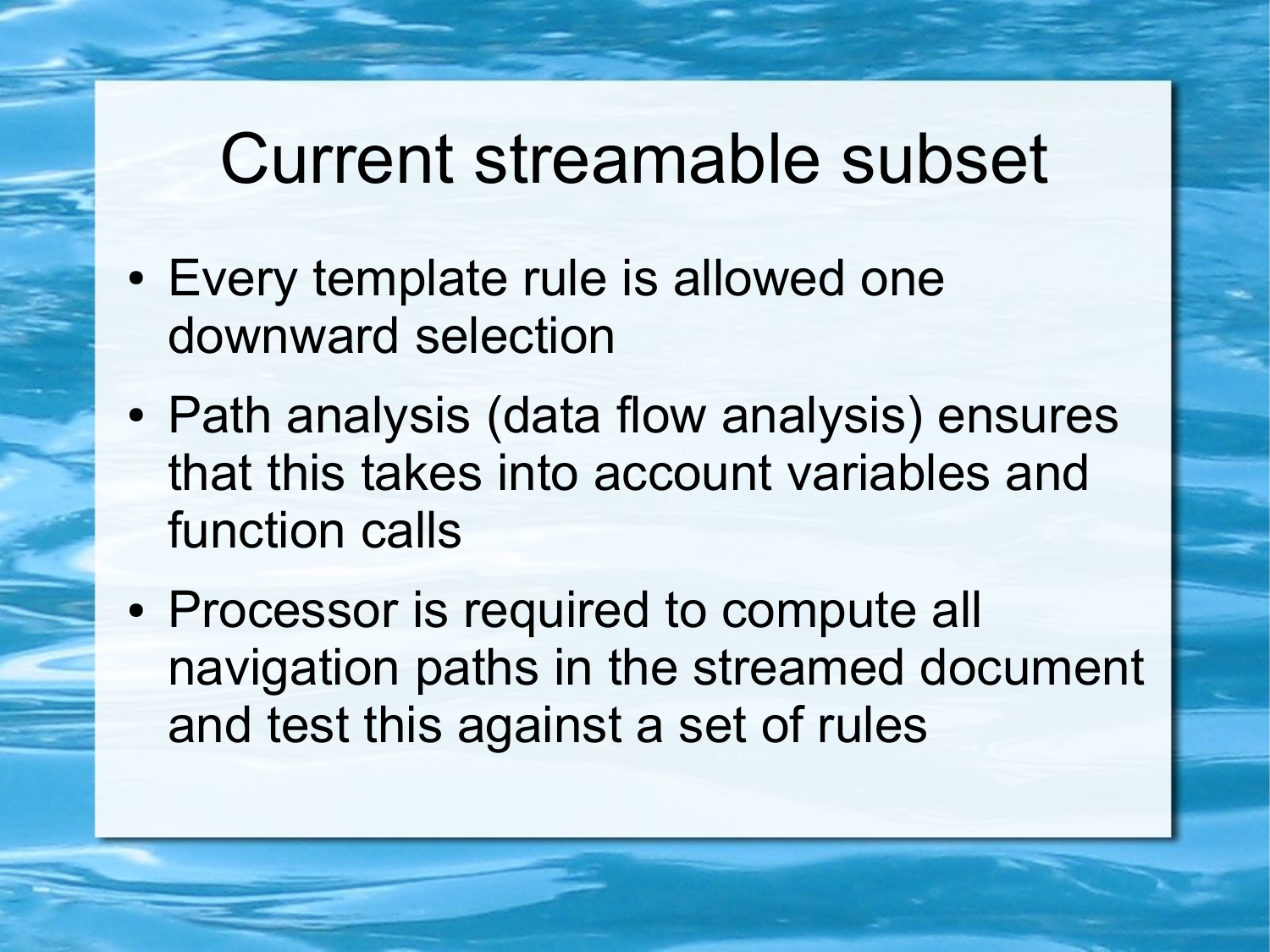# Re-examining Streaming

- Current rules suffer from too little implementation experience or feedback
- Current rules assume too much about implementation strategy
- Current rules make it hard for users to understand why their code is (not) streamable
- Rules are very detailed and hard to debug
- Reviewing the strategy this coming week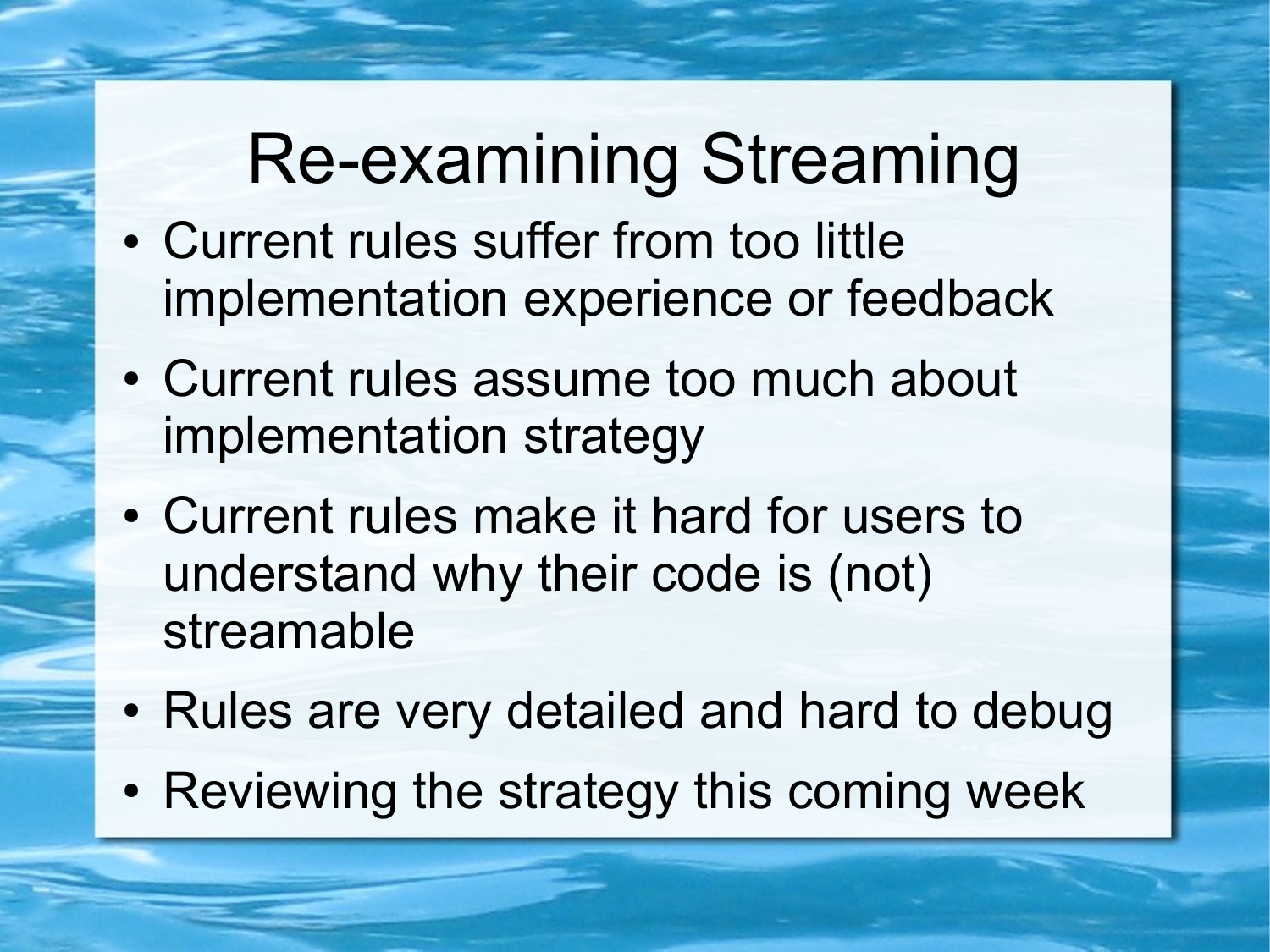### The XSLT Maps proposal

#### • Motivations:

- when streaming, you need more complex data structures to remember what you've seen in the document
- extensibility of functions such as parse() and serialize()
- support for JSON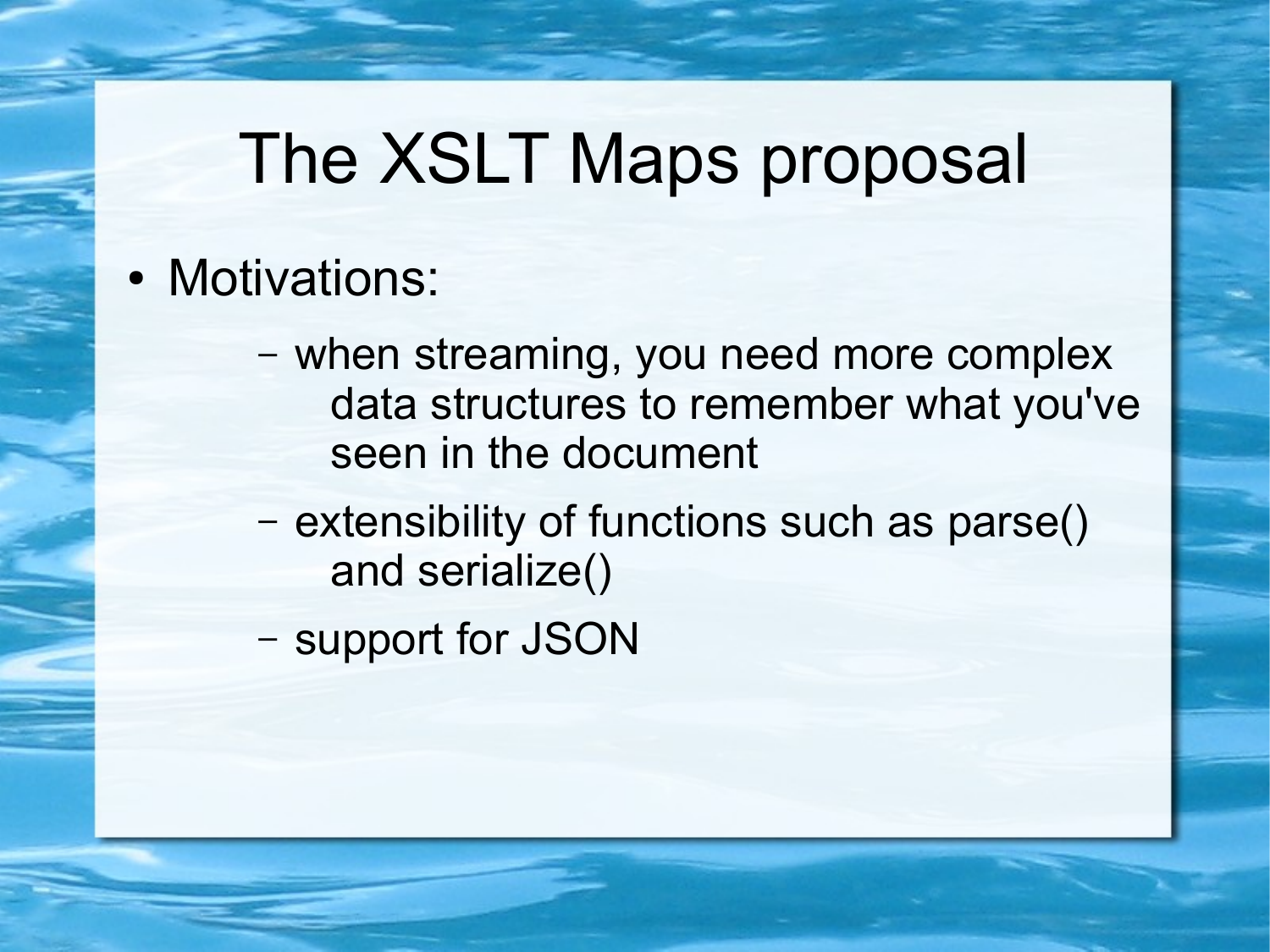### XSLT Maps proposal

- A map is a new type of item
- Maps are immutable and have no identity – operations such as put() create a new map
- New syntax
	- constructor: map  $\{$  "a" := "b"  $\}$
	- item type: map(keytype, valuetype)
- New functions:

– get(), put(), contains(), keys(), size()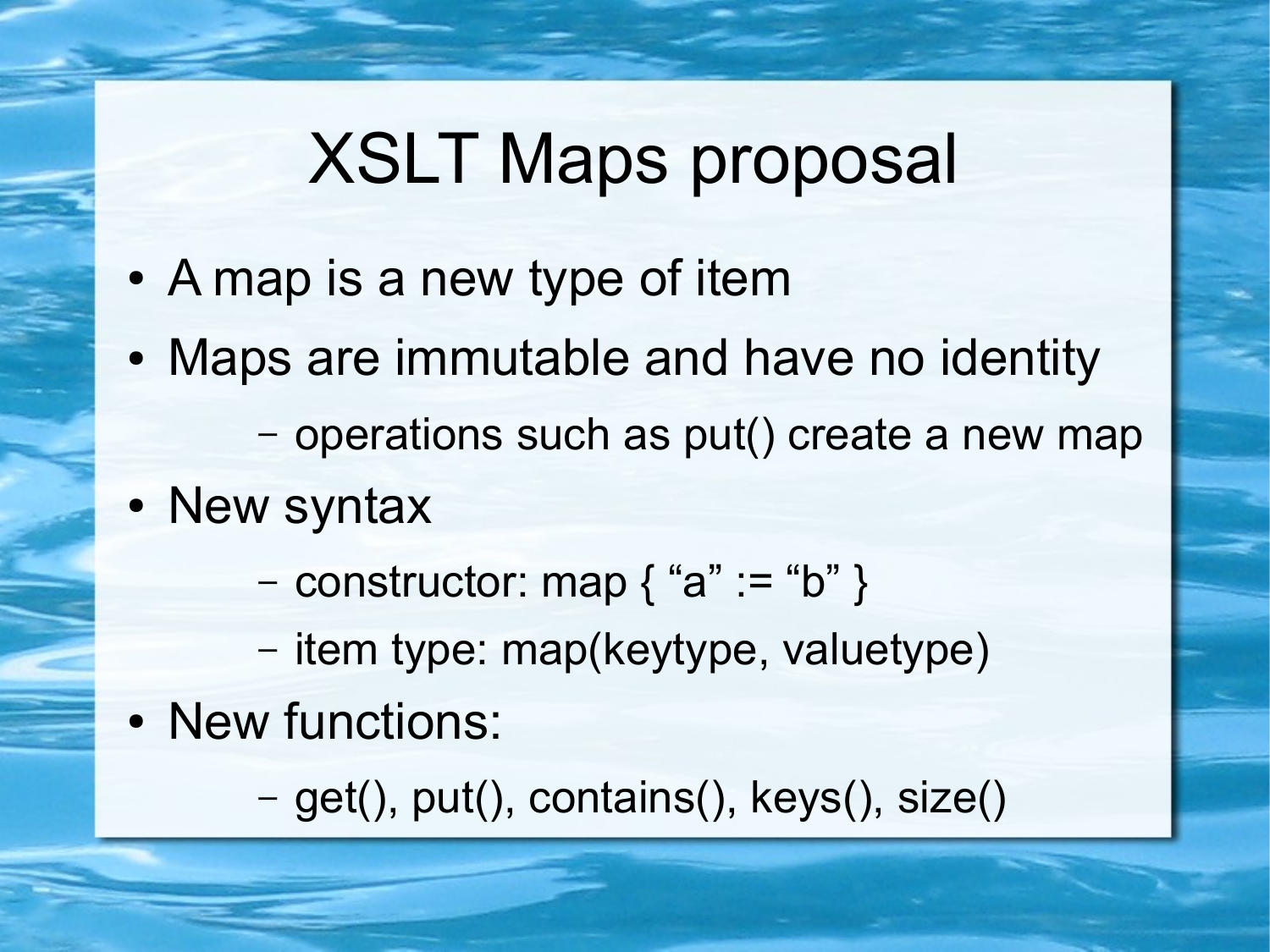#### A map is a function

- Why?
	- allows \$map("key") to get an entry
	- allows maps to be used wherever functions can be used, e.g. filter() and map() functions
	- economy of concepts